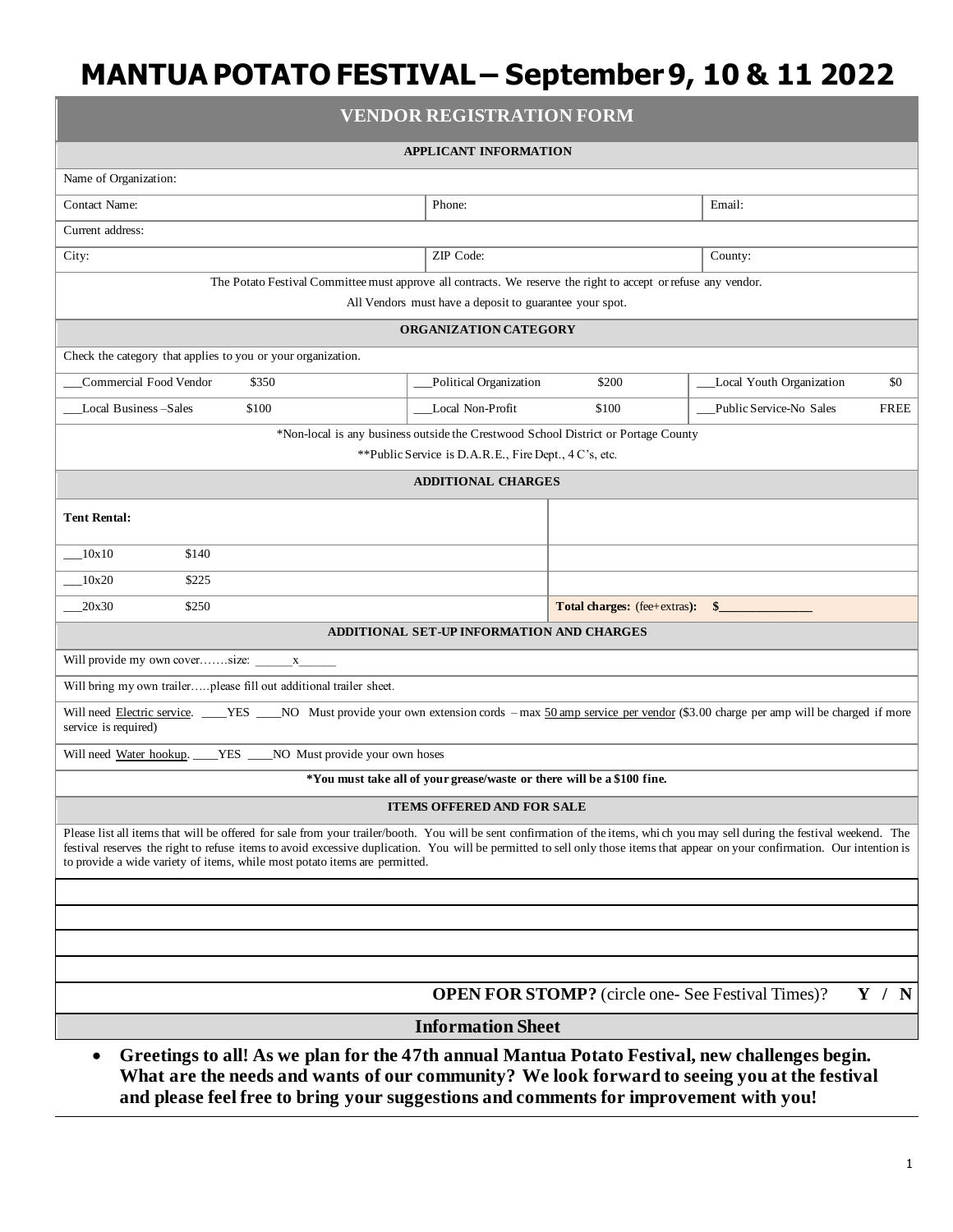### **VENDOR REGISTRATION FORM**

## **CONTACT INFORMATION:**

**Mantua Potato Festival Brian Perkins – Chairperson – 330-352-6099 P.O. Box 416 Teresa Perkins – Vendor Coordinator –** 

**Mantua, OH 44255 mantuapotatovendor@gmail.com– 330-603-3114**

**SPACES:** The average space for a vendor is 15 feet wide. Should you need more space, led us know so we may accommodate. Prior permission is required to extend your space.

**LOCATION:**As most of you know, we try to keep you in the same general area, and we will try to accommodate everyone to the best of their needs. As the festival expands, the layout may change.

## **FESTIVAL TIMES:**

#### **FRIDAY- 9/9/2022:**

Opening Ceremony – 6:00 pm

Entertainment ends @ 11 pm

#### **SATURDAY 9/10/2022:**

Grounds opens 12:00 pm

Entertainment ends @ 11 pm

\*If you would like to be open for the Potato Stomp Race, Please Mark "Open for Stomp" box-Stomp time will be 9:30 am

#### **SUNDAY 9/11/22:**

Grounds opens 1:00 pm

Parade begins 1:00 pm

Festival grounds close 6:00 pm

## **SETUP/TEAR DOWN:**

- All pertinent information and passes will be provided to or upon arrival at the festival grounds.
- 24-Hour security service will be provided by the Mantua Police Department beginning at 5:00 pm on Friday of the festival through late Sunday night.

#### Set-Up Times

Thursday,  $9/9/2022 - 5:00 - 8:00$  pm

(Electrician will be available)

Friday, 9/10/2022 – 9:00 am – 3:00 pm

(Electrician will be available)

All extra vehicles must be off festival grounds by 5:00 pm on Friday. No Exceptions!

#### Tear Down Times

Sunday,  $9/12/2022 - 6:15$  pm  $-10:00$  pm (Electrician will be a vailable)

We will not allow vehicles moving on the festival grounds until 6:15 pm

**Your cooperation will be expected.** 

#### **Information Sheet Con't**

**ELECTRICITY:**We will have an electrician available on the grounds for set up and tear down. We ask that you do NOT connect your electricity yourself. We have spent much money repairing our systems and upgrading. For your safety and ours, please b e patient as you come in and leave, as the electricians work as fast as they can.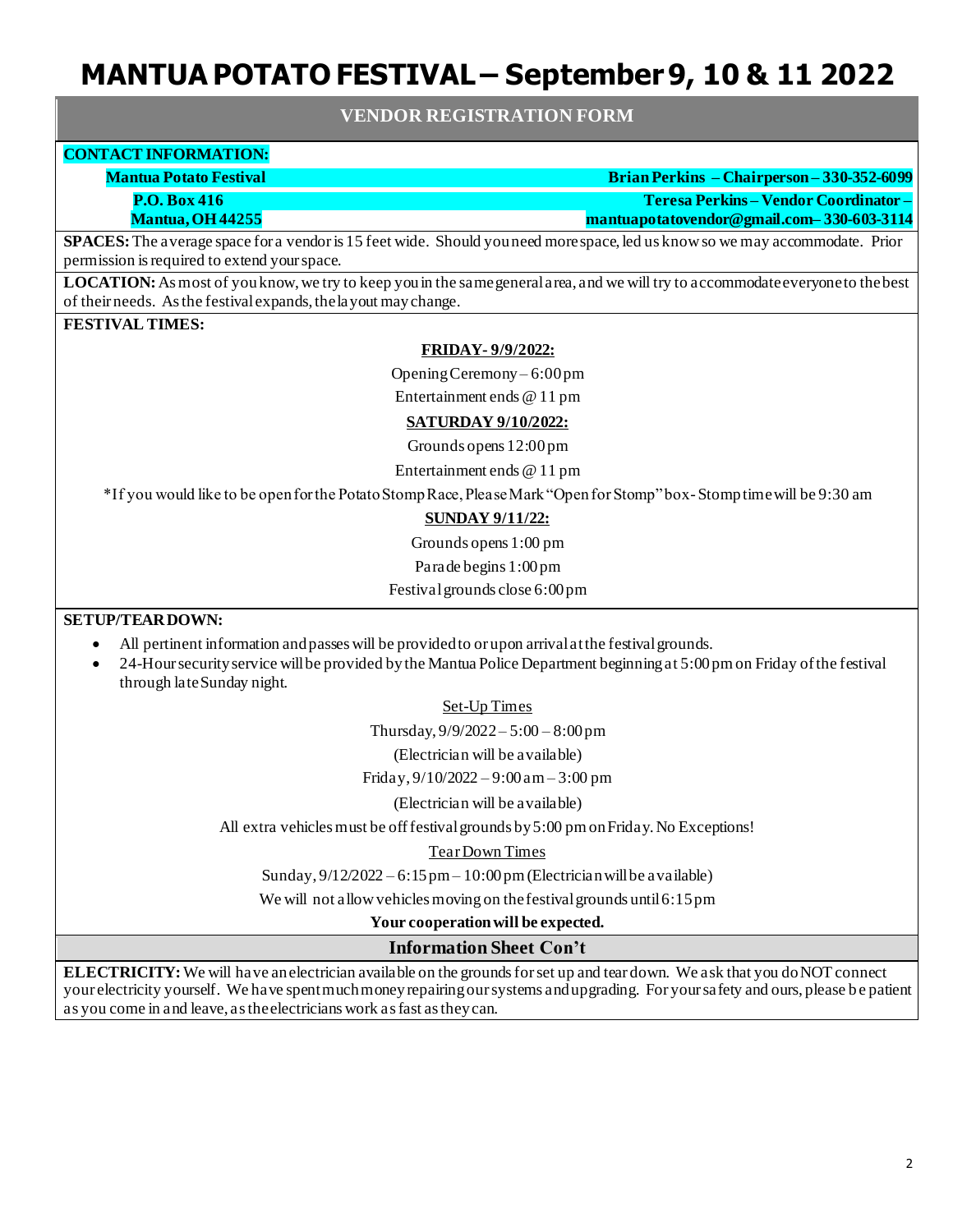## **VENDOR REGISTRATION FORM**

### **CONTRACT INFORMATION:**

- Please be sure to sign your contract
- Check the appropriate boxes and mark the applicable fees
- If applicable, list all foods or commercial items you would like to sell
- You must provide proof of insurance prior to setting up your booth/trailer on the festival grounds
- Spaces will be sold on a first-come, first-served basis, so be sure to send your contract as soon as possible

#### **PAYMENT PROCEDURES:**

- Make all payments payable to : **Mantua Potato Festival**
- All deposits are non refundable and the balance is due prior to set up.

## **Vendor Agreement**

In consideration of being permitted to participate in the Mantua Potato Festival, and maintain a booth or other activity therein, relative to the Mantua Potato Festival in the Village of Mantua, Ohio, the undersigned for it, its representatives, assigns, heirs and next of kin.

| HEREBY RELEASES, WAIVES, DISCHARGES, AND COVENANTS NOT TO SUE THE MANTUA POTATO FESTIVAL, it's officers and<br>members, officials, agents or any other person or entity working in conjunction with the MANTUA POTATO FESTIVAL, all for the purpose herein<br>referred to as Releasee, from all liability to the Undersigned, its personal representatives, assigns, heirs, and next of kin for all loss or damage, and claim<br>or demands therefore, on account of injury to the person or the property herein caused by the negligence of Releasee while the undersigned its<br>participation in the MANTUA POTATO FESTIVAL in any manner. |  |  |  |  |
|-----------------------------------------------------------------------------------------------------------------------------------------------------------------------------------------------------------------------------------------------------------------------------------------------------------------------------------------------------------------------------------------------------------------------------------------------------------------------------------------------------------------------------------------------------------------------------------------------------------------------------------------------|--|--|--|--|
| 2.<br>HEREBY AGREES TO THE INDEMNITY AND SAVE AND HOLD HARMLESS the <i>Releasee</i> and each of them from any loss, liability, damage of<br>cost they may incur due to participation of the undersigned, it's Agents or others working in conjunction with it in or upon the designated area of the<br>MANTUA POTATO FESTIVAL and whether caused by negligence of the Releasee and;                                                                                                                                                                                                                                                           |  |  |  |  |
| HEREBY ASSUMES FULL RESPONSIBILITY FOR THE RISK OF BODILY INUJURY, DEATH, OR PROPERTY DAMAGE due to negligence of<br>3.<br>the Releasee while participating in the MANTUA POTATO FESTIVAL, and while setting up booths, working, observing, or otherwise participating in<br>such event.                                                                                                                                                                                                                                                                                                                                                      |  |  |  |  |
| EACH OF THE UNDERSIGNED expressly a grees that the forgoing release, waiver, and indemnity agreement is intended to be as<br>broad and inclusive as is permitted by the laws of the State of Ohio, and that if any portion thereof is invalid, it is a greed that<br>balance shall; notwithstanding, continue in full force and effect.                                                                                                                                                                                                                                                                                                       |  |  |  |  |
| The undersigned has read and voluntarily signs the release and waiver of all liability and indemnity, and further agrees that no oral<br>representation statements or documents apart from the foregoing written agreement have been made.                                                                                                                                                                                                                                                                                                                                                                                                    |  |  |  |  |
| Signature(s)                                                                                                                                                                                                                                                                                                                                                                                                                                                                                                                                                                                                                                  |  |  |  |  |
| Name:                                                                                                                                                                                                                                                                                                                                                                                                                                                                                                                                                                                                                                         |  |  |  |  |
| Title:                                                                                                                                                                                                                                                                                                                                                                                                                                                                                                                                                                                                                                        |  |  |  |  |
| Signature:                                                                                                                                                                                                                                                                                                                                                                                                                                                                                                                                                                                                                                    |  |  |  |  |
| Date:                                                                                                                                                                                                                                                                                                                                                                                                                                                                                                                                                                                                                                         |  |  |  |  |
|                                                                                                                                                                                                                                                                                                                                                                                                                                                                                                                                                                                                                                               |  |  |  |  |
|                                                                                                                                                                                                                                                                                                                                                                                                                                                                                                                                                                                                                                               |  |  |  |  |